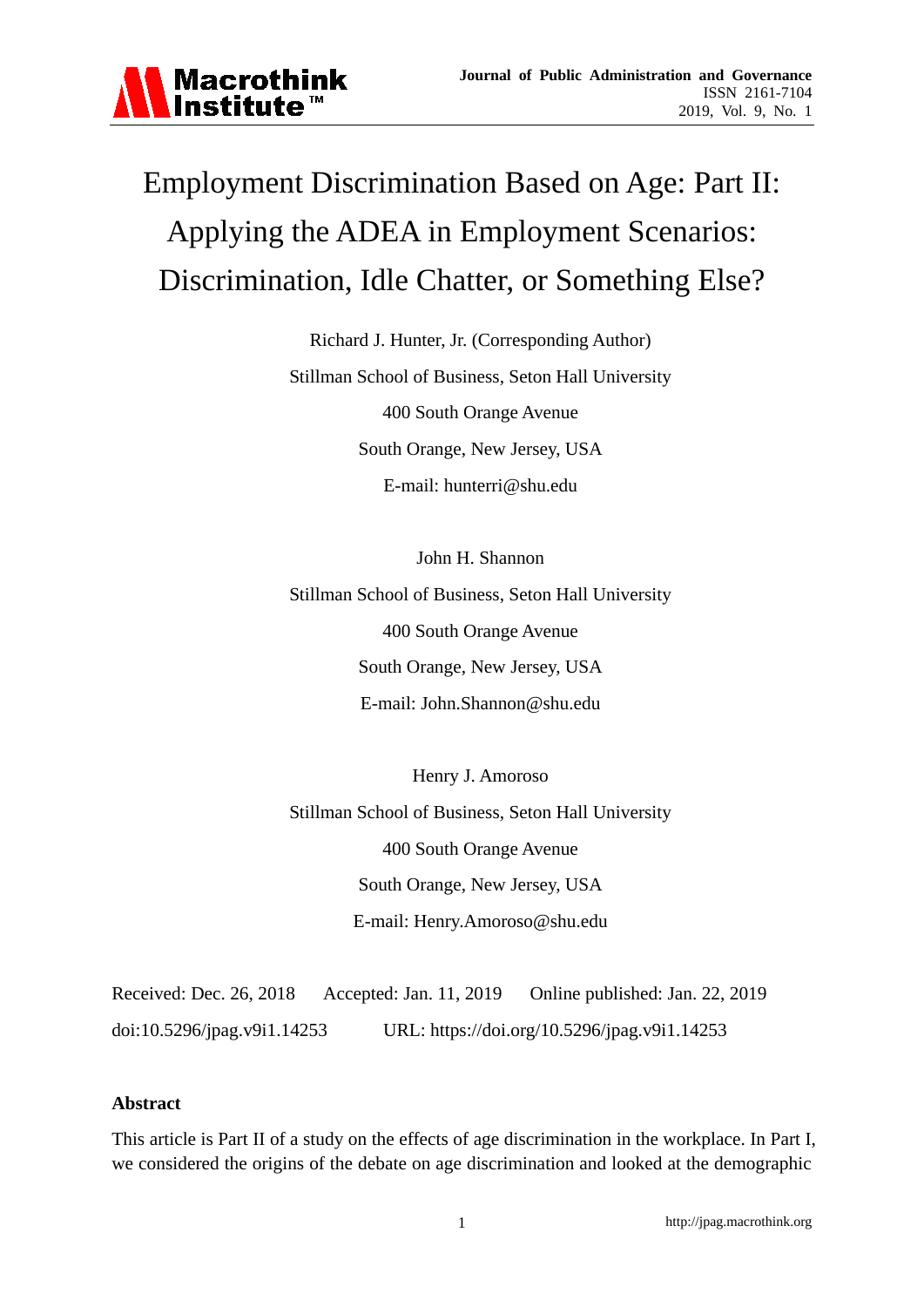

information that led to the passage of the Age Discrimination in Employment Act (ADEA) in 1967. In Part II, we raise an important question: Is age discrimination still a real problem? The article analyzes the Act through an application to two employment scenarios by looking at the scope of protection, amendments to the original law, the costs of age discrimination to employers, important exceptions to the ADEA, defenses to ADEA charges, procedures for filing an ADEA claim, and waiver provisions. In addition, the article looks carefully at procedural requirements for filing an ADEA claim, remedies available to an aggrieved party, and to questions relating to retaliation by an employer. Finally, the authors consider the question of employer liability for actions undertaken by employers and other parties which are found to be in violation of the law. In doing so, the authors provide answers to the questions raised in the scenarios described at the outset of the article.

**Keywords:** age discrimination, Bona Fide Occupational Qualifications, statutory defenses, waivers, retaliation

## **1. Introduction: Is This Discrimination?**

Consider these scenarios. Jack Ryker is a faculty member of St. Stephen's University, a private Catholic college, located in Newark, New Jersey. Jack has just reached his seventieth birthday and has been at St. Stephen's for more than thirty five years. At a recent faculty discussion, called together by the dean, another faculty member was commenting about the "unevenness of service activities in the school" and noted that "several of the senior faculty had practically retired in place" and might even consider "moving on." Ryker is deeply troubled by these comments and contacts the dean, voicing his concerns. When the dean determines that "nothing was meant by the comments" and that there was "some question as to the actual words exchanged," the dean refuses to admonish the colleague who made the comments. Jack decides that he would like to pursue his options based upon his perception that the comments were discriminatory and "ageist."

In a second case, Wally Morehead has been a line coach at St. Stephen's for nearly forty years. One day at practice, an offensive linesman rolls into Wally's leg and Wally is seriously injured. Coach Molts visits Wally in the hospital and suggests, "Wally, you seem to be getting ‗a little old in the tooth' to be mixing it up with these kids on the practice field." A year later, Wally is terminated at St. Stephen's when a new coach is hired and the entire assistant coaching staff is terminated. Wally now recalls the earlier comments made by Coach Molts.

These scenarios raise several questions relating to the Age Discrimination in Employment Act of 1967, more commonly known as the ADEA. Do the comments of essentially a co-worker (colleague) implicate the Act? Is the dean, as a "senior manager," legally responsible for the comments of a subordinate employee? Do the words "senior faculty" trigger at least a discussion of the import of the Act? What might Jack seek if he is, in fact, the victim of age discrimination? Are the comments made by Coach Moltz to Coach Morehead suggestive of discrimination? Is the University potentially liable for the comments of the dean or of Coach Moltz? Might any of these individuals (dean, coach, faculty member) be subject to personal liability?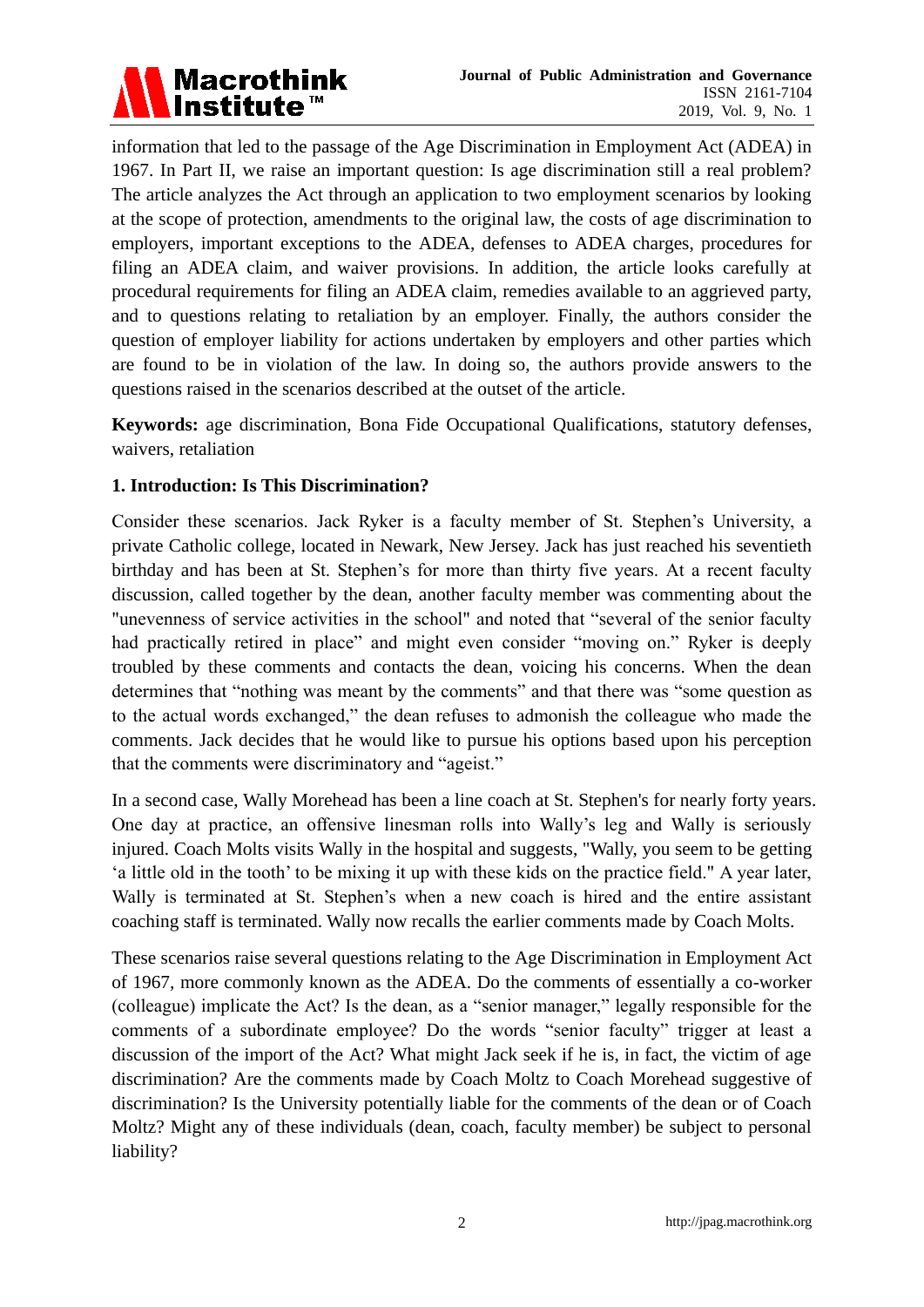

## **2. Literature Review**

This study relies heavily on the Age Discrimination in Employment statute itself (1967), as well as the interpretative information provided by the Equal Employment Opportunity Commission, Feder (2010) and Glenn and Little (2004). Gaille (2017) and Terrell (2018) have provided much of the statistical information relating to the Act. Guerin (2011) discusses in detail questions relating to benefits and Lahey (2006) describes important procedural implications relating to the filing of claims by individuals who have claimed discrimination. In addition, various statutory materials have been referenced in an expansive thirteen case analysis. Issues relating to remedies are suggested by Martell (2016) and Marion (1986). The prior study of Hunter, Shannon, and Amoroso (2018) provides important background on the origins of debate on the question whether age discrimination demanded action by the Congress of the United States. Issues relating to the broader topic of ageism are referenced from research conducted by Doron et al. (2018), Sienna-Ayala (2017), Papke (2018), and Voss, Bodner, and Rothermund (2018).

#### **3. Background**

Sierra-Ayala et al.  $(2017)$  write that "Ageism is a very old concept and refers to negative stereotypes and prejudicial attitudes toward old age and how these are reflected in psychological and social problems." Ageism has been identified as the "third form of discrimination in our society after racism and sexism" (Stallard, Decker, & Sellers, 2002). Butler (1969) coined the term "ageism" to refer to "a set of negative attitudes towards the elderly, social stereotypes, of prejudice and discrimination, maintained by the population."

The Age Discrimination in Employment Act, found at [29 U.S.C.](https://en.wikipedia.org/wiki/Title_29_of_the_United_States_Code) [§ 621](https://www.law.cornell.edu/uscode/text/29/621) to [29 U.S.C.](https://en.wikipedia.org/wiki/Title_29_of_the_United_States_Code) [§ 634](https://www.law.cornell.edu/uscode/text/29/634) (generally, Feder, 2010), is a statute enacted by the Congress in 1967 pursuant to its commerce clause power that forbids [employment](https://en.wikipedia.org/wiki/Employment) [discrimination](https://en.wikipedia.org/wiki/Discrimination) against anyone at least 40 years of age in the [United States](https://en.wikipedia.org/wiki/United_States) (Woodruff, 1997; generally, Lahey, 2006). Glenn and Little (2004) noted that "Congress enacted the ADEA in response to findings of pervasive age bias in the American workplace. One of the most common age biases is that older people do not make good employees because productivity and competence decline with old age." In *Hazen Paper Co. v. Biggins* (1993), the United States Supreme Court noted that the essence of age discrimination can be seen in cases where an older person is fired simply because an employer believes old age affects their job capabilities (Griffin, Bayl-Smith, & Barbour, 2004). Brooke and Taylor (2005) reported that "Studies have found that these kinds of stereotypes lead to older employees' exclusion from trainings, diminishing of skills, and ultimately premature exits from the workforce."

The Act contained a series of specific legislative findings:

(a) The Congress hereby finds and declares that:

(1) in the face of rising productivity and affluence, older workers find themselves disadvantaged in their efforts to retain employment, and especially to regain employment when displaced from jobs;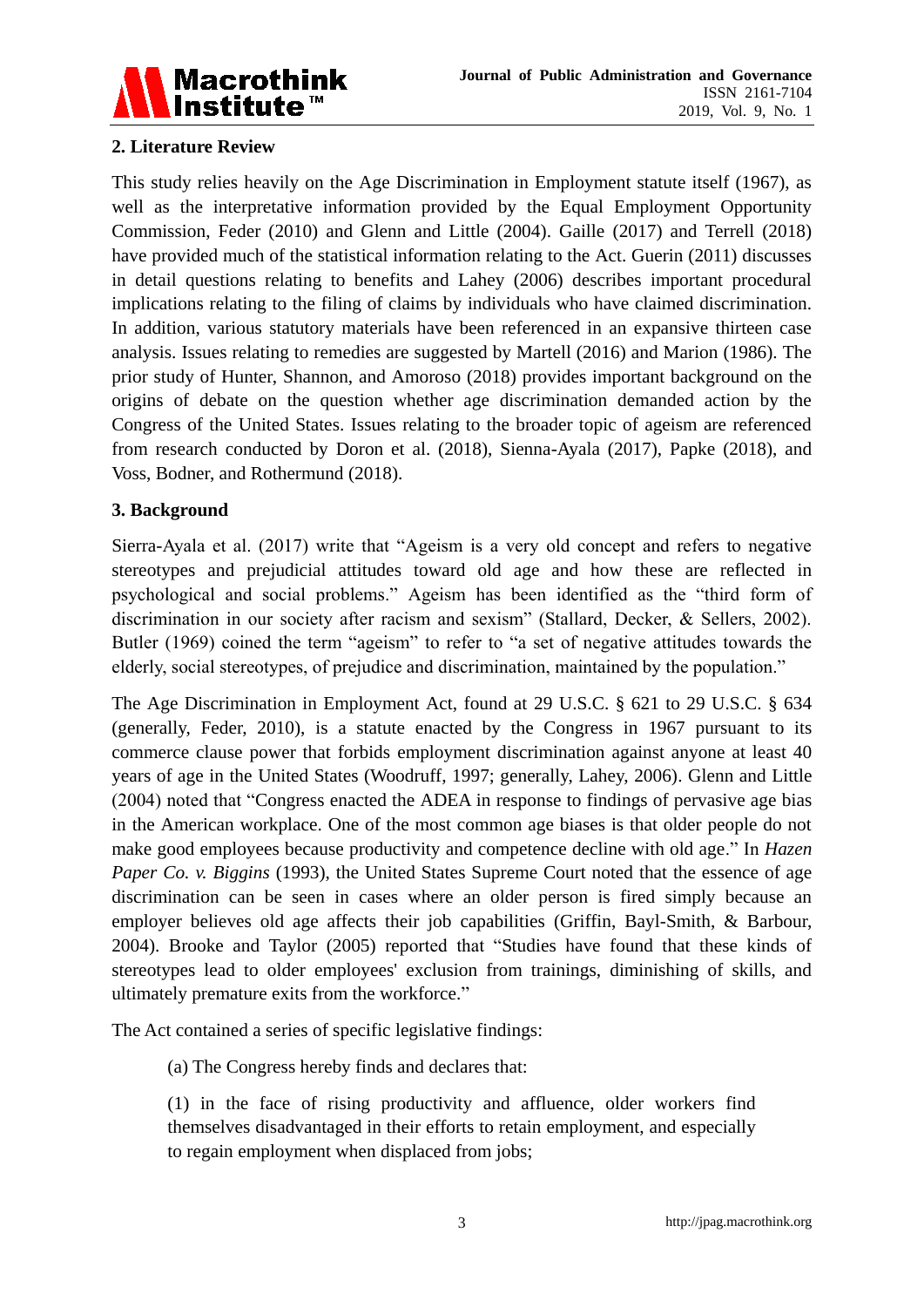

(2) the setting of arbitrary age limits regardless of potential for job performance has become a common practice, and certain otherwise desirable practices may work to the disadvantage of older persons;

(3) the incidence of unemployment, especially long-term unemployment with resultant deterioration of skill, morale, and employer acceptability is, relative to the younger ages, high among older workers; their numbers are great and growing; and their employment problems grave;

(4) the existence in industries affecting commerce, of arbitrary discrimination in employment because of age, burdens commerce and the free flow of goods in commerce.

Pursuant to these findings, the Congress illuminated the purposes for the Act:

―It is therefore the purpose of this chapter to promote employment of older persons based on their ability rather than age; to prohibit arbitrary age discrimination in employment; to help employers and workers find ways of meeting problems arising from the impact of age on employment."

The bill was signed into law in 1967 by President [Lyndon B. Johnson.](https://en.wikipedia.org/wiki/Lyndon_B._Johnson) The ADEA had a dual purpose. The Act prevents [age discrimination](https://en.wikipedia.org/wiki/Ageism) and provides equal employment opportunity under conditions that were not explicitly covered in the passage of [Title VII](https://en.wikipedia.org/wiki/Title_VII) of the [Civil](https://en.wikipedia.org/wiki/Civil_Rights_Act_of_1964)  [Rights Act of 1964](https://en.wikipedia.org/wiki/Civil_Rights_Act_of_1964) (1964) which had outlawed discrimination based on five discreet areas: race, creed, color, national origin, and sex. The Act also applies to standards for [pensions](https://en.wikipedia.org/wiki/Pensions) and other [benefits provided by employers](https://en.wikipedia.org/wiki/Employment_benefits) and required that information concerning the needs and special circumstances of older workers be provided to the general public.

The ADEA differs from the Civil Rights Act of 1964 in that the ADEA applies to employers of 20 or more employees (see [29 U.S.C.](https://en.wikipedia.org/wiki/Title_29_of_the_United_States_Code) [§ 630\(b\)\)](https://www.law.cornell.edu/uscode/text/29/630(b)) rather than 15 or more employees under the Civil Rights Act. Both Acts do, however, apply to employers in industries "affecting interstate commerce." The 20 employees can include overseas employees. As the District Court noted in Haugh v. Schroder Investments  $(2003)$ : "The purpose of Section  $623(h)(2)$ was to protect the principle of sovereignty." Citing Morelli v. Cedel (1998, pp. 42-43), the Court further noted that "No nation has the right to impose its labor standards on another country. The ADEA also protects an employee, who is a United States citizen, working abroad for a United States corporation." However, ADEA protections for U.S. citizens working for U.S. employers operating abroad do not extend where such protections would violate the laws of that country (Torrico v. IBM, 2002).

## *3.1 Amendments to the ADEA*

After the ADEA was enacted, the Act underwent a series of amendments to strengthen and expand its coverage of older employees. The ADEA was first amended in 1978 (Gitt, 1981), again in 1986, and then again in 1991 by the Older Workers Benefit Protection Act (Pub. L. 101-433) and the [Civil Rights Act of 1991](https://en.wikipedia.org/wiki/Civil_Rights_Act_of_1991) (Pub. L. 102-166).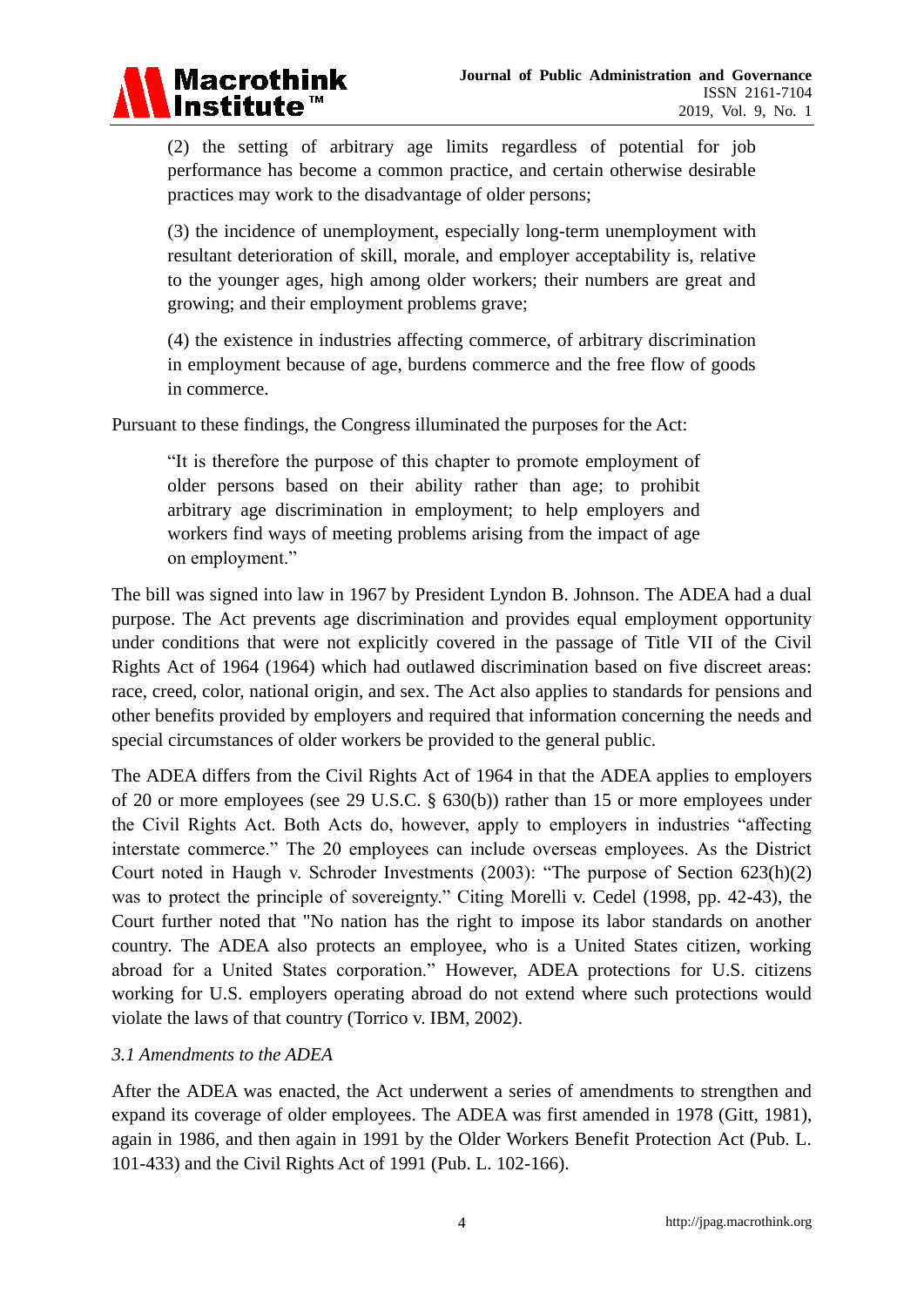

In its original iteration, the ADEA covered employees between the ages of 40 and 65. The upper age was extended to age 70, and then eliminated altogether. In 1978, enforcement authority was transferred from the Department of Labor to the Equal Employment Opportunity Commission (EEOC) (e.g., Peterman, 2018). As noted by Walta (2017, p. 1), "The ADEA charges the EEOC with administrative and enforcement responsibilities, including the authority to 'issue such rules and regulations as it may consider necessary or appropriate for carrying out' its duties'" (citing 29 U.S.C.  $\S$  628). The ADEA expressly prohibits discrimination and retaliation in the private sector. Later, in *[Gomez-Perez v. Potter](https://en.wikipedia.org/wiki/Gomez-Perez_v._Potter)* (2008), the Supreme Court allowed federal workers who experience retaliation as a result of reporting age discrimination to sue for damages. Zelman and Douglas (2018) noted that "the first decision by United States Supreme Court this term [fall of 2018], *Mount Lemmon Fire District v. Guido* (2018), has broadened liability for small public employers nationwide by holding unanimously the Age Discrimination in Employment Act (ADEA) applies to all state and local public sector employers irrespective of size." Weston (2018) comments that "employing fewer than twenty people does not exempt a public entity employer from the ADEA's ban on age discrimination—a decision that expands the ADEA's protection [to] a whole new class of employees."

However, based on principles of federalism, in *[Kimel v. Florida Bd. of Regents](https://en.wikipedia.org/wiki/Kimel_v._Florida_Bd._of_Regents)*, (2000), the United States Supreme Court held that state employees cannot sue states for monetary damages under the ADEA in federal court. The [EEOC](https://en.wikipedia.org/wiki/EEOC) may still enforce the ADEA against states, and state employees may still sue state officials for [declaratory](https://en.wikipedia.org/wiki/Declaratory_relief) and [injunctive relief.](https://en.wikipedia.org/wiki/Injunctive_relief)

## **4. Is Age Discrimination Still a Real Problem?**

Brandon Gaille (2017) has conducted extensive research on the signs of age discrimination and ageism in the workplace. There findings include the following:

- Biased comments that are specifically directed to an employee about their age, such as being told an employer wants a younger image, are the most common symptom of age discrimination.
- Older employees may be disciplined for actions that younger employees can do without consequence.
- Promotions that go to younger workers, despite the older worker being more qualified, are also a symptom of age discrimination (see also Voss, Bodner, & Rothermund, 2018; Papke, 2018; Doron et al., 2018).

Perron and McCann (2018) point out that "About two-thirds [of Americans] agree that older Americans should be protected from age discrimination just like they are protected from discrimination on the basis of race, sex, national origin, or religion...." Gaille  $(2017)$  reports that "Discrimination in the workplace causes a hostile working environment for everyone." Writing for the AARP, Terrell (2018) reports that "According to the EEOC, over the past 25 years the percentage of workers 55 and older has doubled, jumping from 12 percent of the labor force in 1992 to 24 percent in 2017" (see also Gordon, 2017)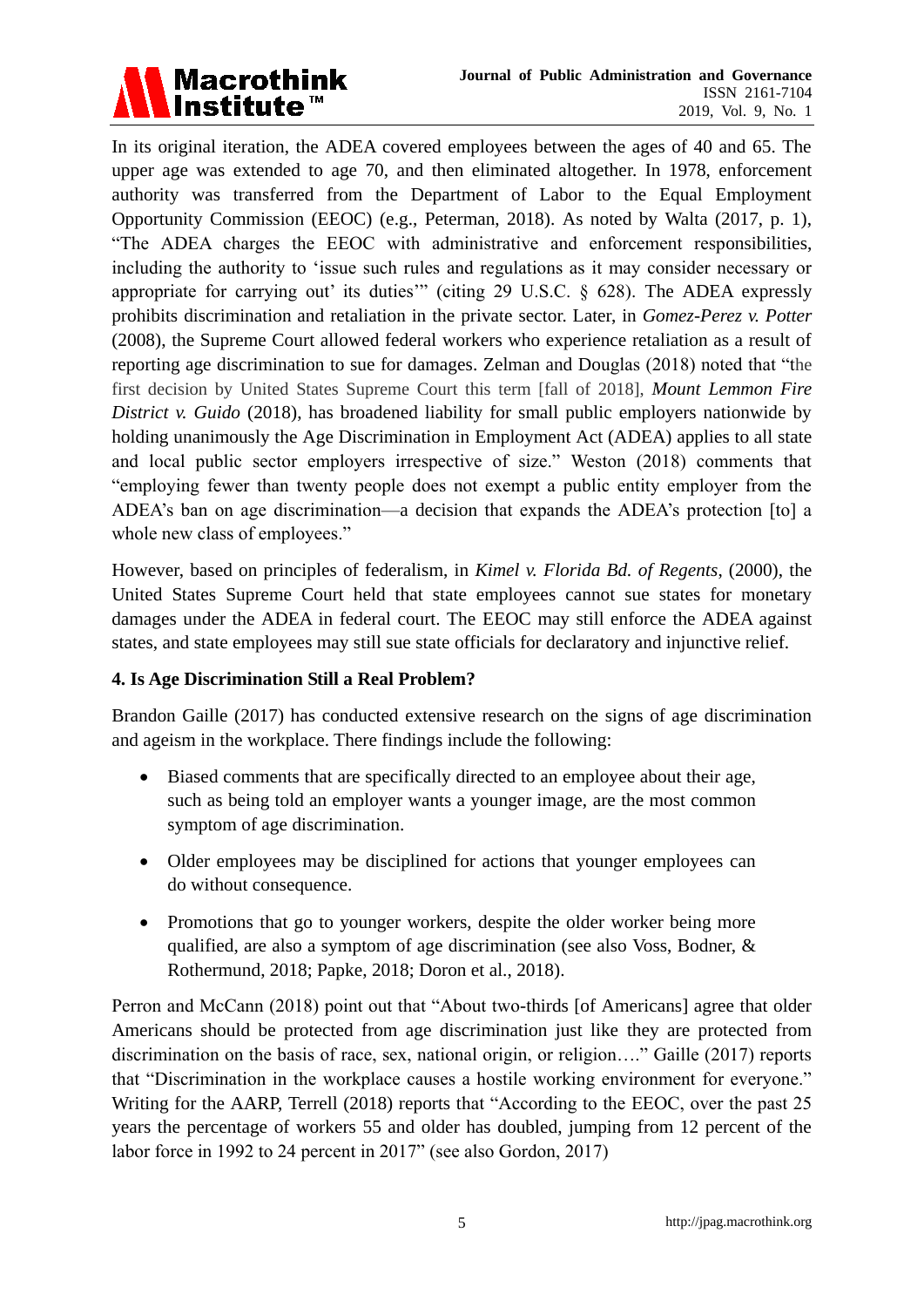

Terrell (2018) cites the following evidence relating to the presence of age discrimination in the American economy:

- In 1997, there were just over 15,000 complaints filed with the EEOC relating to age discrimination. In 2008, a record 24,582 age discrimination complaints were filed, which Terrell (2018) notes "might be attributable in large part due to the Great Recession, when many workers alleged they were laid off because of their age" (see also Reavis & Park, 2018).
- In 2017, more than 21,000 complaints for age discrimination were filed before the EEOC.
- Since the Age Discrimination Act was passed in 1967, more than \$91 million has been recovered from employers for victims of ageism.
- 64% of age discrimination charges contain a discharge of an employee.
- 14.8% of EEOC charges of age discrimination are found to be of merit.
- The percentage of workers who say that they have either seen or experience some form of age discrimination in the workplace stands at 64%. Perron and McCann (2018) state that "About 3 in 5 older workers have either seen or experienced age discrimination in the workplace."
- 58% of American workers believe that age discrimination typically begins when workers reach their 50s.
- The percentage of older workers who say that they plan to work for several more years so they can retire in a comfortable manner is 29%.
- 16% of retirees say that they may have to return to work because they can't make ends meet with their retirement.

#### **5. Scope of Protection**

The ADEA includes a broad ban against age discrimination against workers over the age of forty (generally, Kaminshine, 1990), and also specifically prohibits:

- Discrimination in [hiring,](https://en.wikipedia.org/wiki/Recruitment) promotions, wages, and [termination of](https://en.wikipedia.org/wiki/Termination_of_employment)  [employment](https://en.wikipedia.org/wiki/Termination_of_employment) and [layoffs.](https://en.wikipedia.org/wiki/Layoffs)
- Statements of specifications in age preference or limitations.
- Denial of benefits to older employees: an employer may reduce benefits based on age only if the cost of providing the reduced benefits to older workers is the same as the cost of providing full benefits to younger workers (see Guerin, 2011). These benefits may include life insurance, health insurance, disability benefits**,** pensions, and other retirement benefits.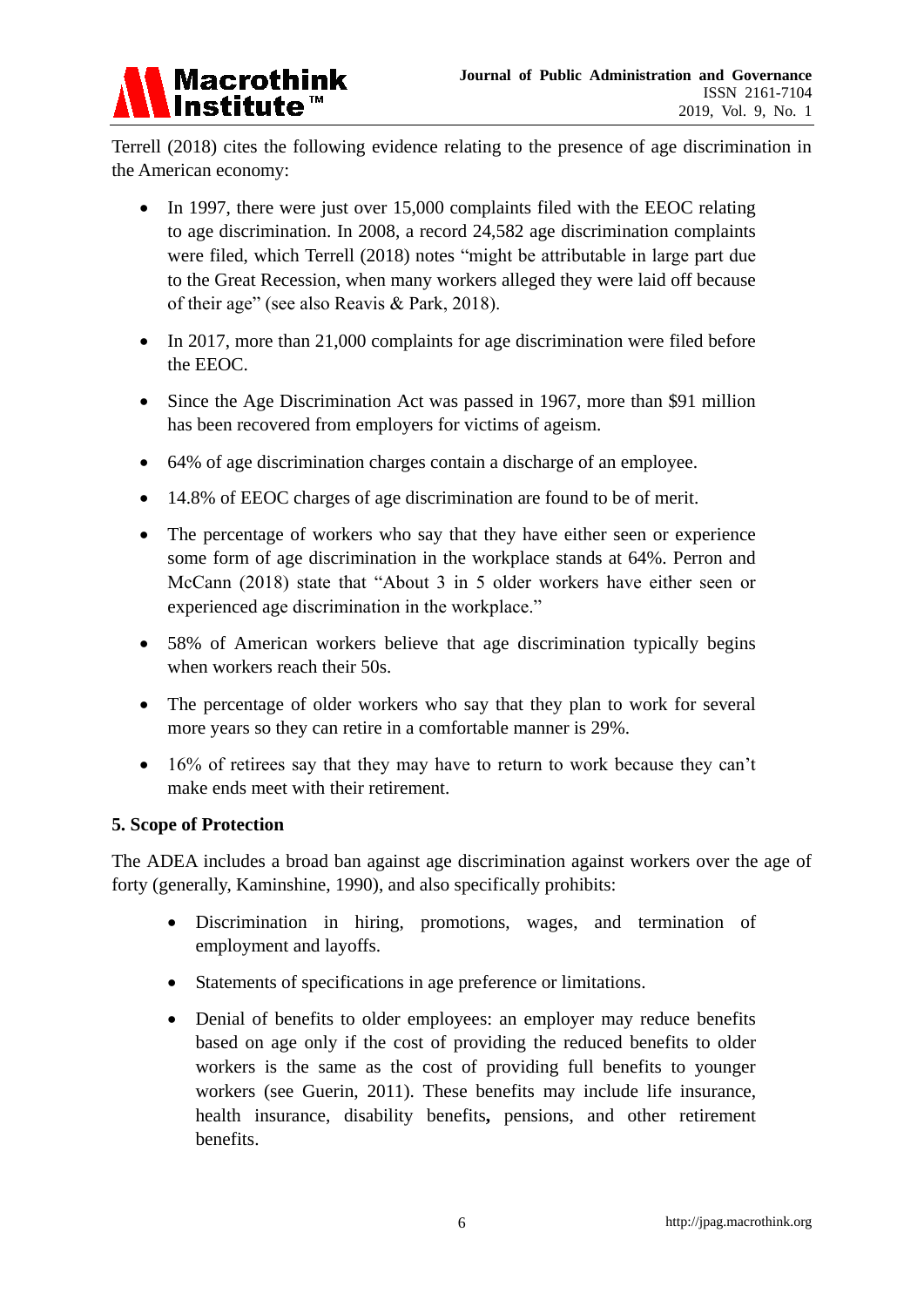

 Since 1986, the Act has prohibited mandatory retirement in most sectors of the economy, with phased elimination of mandatory retirement for tenured workers, such as college professors, in 1993 (Del Po, 2000; Earle & Del Po-Kulow, 2015).

### **6. Types of Age Discrimination**

As described by Rocketswag.com (2018) (adapted from Hunter, Shannon, & Amoroso, 2018, p. 72), age discrimination may take many forms. These include:

- *"Direct discrimination*: This is said to take place when an individual is not favored, solely because of his/her age."
- *"Indirect discrimination*: A company or an employer is said to be engaging in indirect discrimination against an employee or spirant (applicant) to a job, if they have a strategy of categorizing individuals of a particular age group by putting them at a disadvantage in comparison to other group of employees or aspirants."
- *Harassment*: The EEOC (2018) reports that "Harassment can include, for example, offensive or derogatory remarks about a person's age." Rocketswag (2018) continues: "Telling ageist jokes, bullying or name calling solely on the basis of age amounts to harassment." The EEOC (2018) continues "Although the law doesn't prohibit simple teasing, offhand comments, or isolated incidents that aren't very serious, harassment is illegal when it is so frequent or severe that it creates a hostile or offensive work environment or when it results in an adverse employment decision (such as the victim being fired or demoted)." This view comports with the decision reached by the United States Supreme Court in *Shager v. Upjohn Corporation* (1989), where the Court announced what has been termed the "stray remarks doctrine." Justice Sandra Day O'Connor wrote that "stray remarks" made by "non-decision making coworkers or remarks made by decision-making supervisors outside of the decisional process" are insufficient evidence of an employer's discriminatory attitude. "Without additional evidence of discrimination," stated Justice O'Connor, a gender discrimination claim can be and should be dismissed by the court before trial. This view relating to gender discrimination seems to parallel that of the EEOC relating to age discrimination as well.
- *"Victimization*: In this context, an individual is said to be victimized, if he/she is being treated less favorably because he/she has filed a complaint of age discrimination or he/she has agreed to testify for some other victim of age discrimination" (Rocketswag.com, 2018). This is sometimes referred to as retaliation (Peeler & Haffner, 2015).

#### **7. Are There any Exceptions to the ADEA?**

Mandatory retirement based on age is permitted for executives over age 65 in high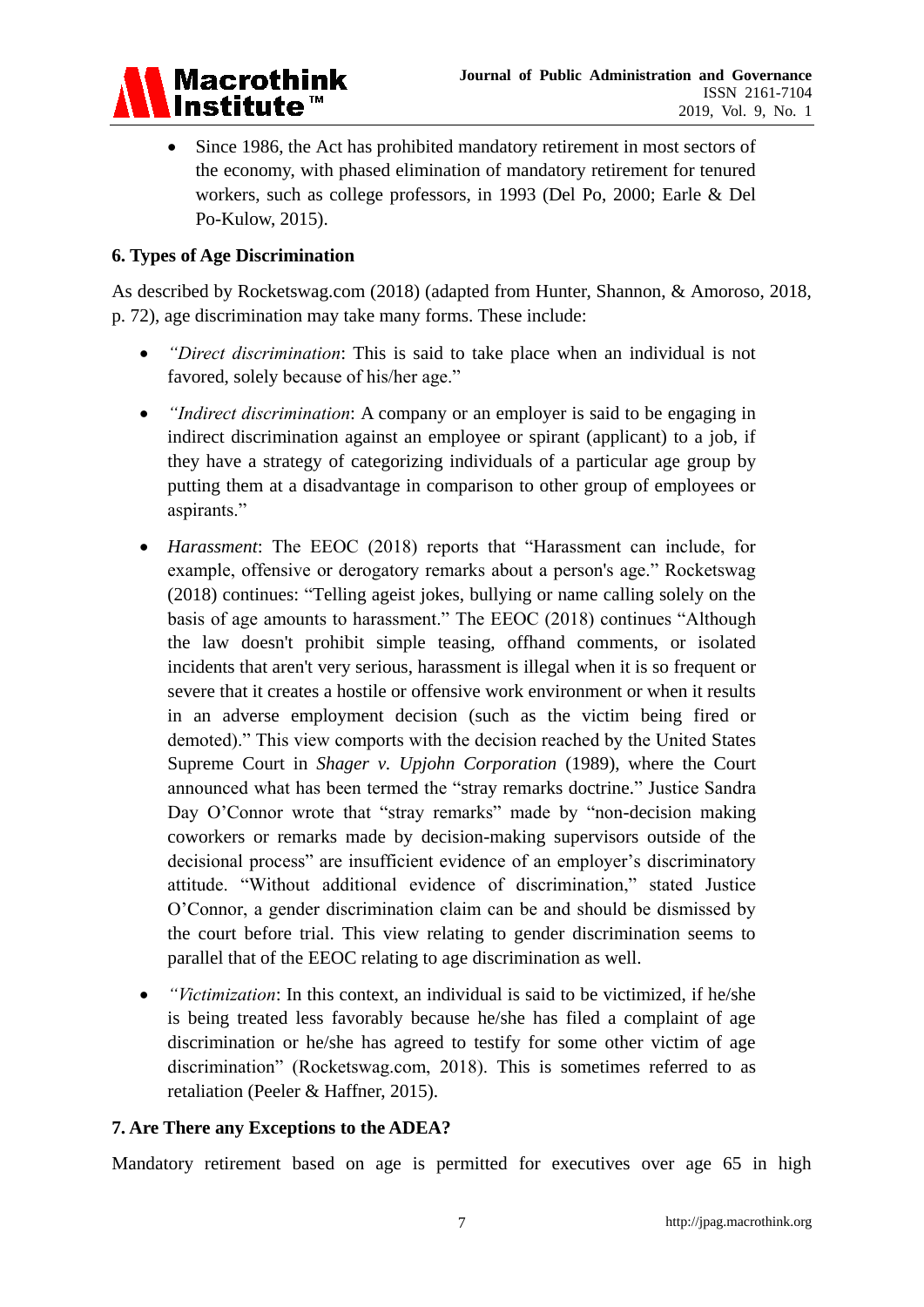

policy-making positions who are entitled to a pension over a minimum yearly amount (Shaiken, 1981). In addition, an age limit may be legally specified in circumstance where age has been shown to be a ["bona fide occupational qualification](https://en.wikipedia.org/wiki/Bona_fide_occupational_qualification) [BFOQ] reasonably necessary to the normal operation of the particular business" (see [29 U.S.C.](https://en.wikipedia.org/wiki/Title_29_of_the_United_States_Code) [§ 623\(f\)\(1\);](https://www.law.cornell.edu/uscode/text/29/623(f)(1)) Schiff, 1993) and either "all or substantially all individuals excluded by the limit involved are in fact unqualified, or some of the individuals so excluded possess a disqualifying trait that cannot be ascertained except by reference to age" (see 29 C.F.R.  $\S 1625.7(b)$ ).

In practice, BFOQs for age are limited to the "obvious" (for example, hiring a young actor to play a young character in a movie (Frank, 2001)) or when public safety is at stake (for example, in the case of age limits for pilots and bus drivers). As noted by McCann (2018), ―Some occupations, such as pilots, certain positions in the military or law enforcement (Schiff, 1993), and state judges in most jurisdictions, still encounter mandatory retirement" (citing Hannon, 2015).

The United States Code (29 U.S.C. § 623(j)) provides that, with respect to firefighters and law enforcement officers, states may "fail or refuse to hire or to discharge any individual because of such individual's age  $\dots$  [T]he employer has complied with section 3(d)(2) of the Age Discrimination in Employment Amendments of 1996 if the individual was discharged after the date described in such section, and the individual has attained . . . the higher of . . . the age of retirement in effect on the date of such discharge under such law; and . . . age 55." The Defense Civilian Personnel Management Service (2006) noted that "The legislative intent behind the special retirement provisions… was to provide for their early retirement based on a determination that these positions should be composed . . . of young men and women physically capable of meeting the vigorous demands of occupations that are more physically taxing than most in the Federal service." Walta  $(2017, p. 8)$  states that "Where the BFOQ is asserted to be a measure protecting public safety, the defendant 'must prove that the challenged practice does indeed effectuate that goal and that there is no acceptable alternative which would better advance it or equally advance it with less discriminatory impact" (see 29 C.F.R. § 1625.6(b)).

As noted earlier, the ADEA did at one point contain an exception for tenured faculty at institutions of higher education. That exception has since expired (Ruebhausen, 1988). However, the ADEA does allow an institution of higher education to offer tenured employees who become eligible to retire "supplemental benefits" to encourage them to voluntarily retire (see Hill, 2017). Supplemental benefits are classified as benefits above and beyond retirement or severance benefits generally offered to employees of the institution.

## *7.1 Statutory Defenses to ADEA Claims*

There are a number of statutory defenses to ADEA claims. These include:

- Employers may enforce waivers of age discrimination claims made without EEOC or court approval if the waiver is "knowing or voluntary."
- Valid arbitration agreements between employers and employees covering a dispute are subject to compulsory arbitration and no court action can be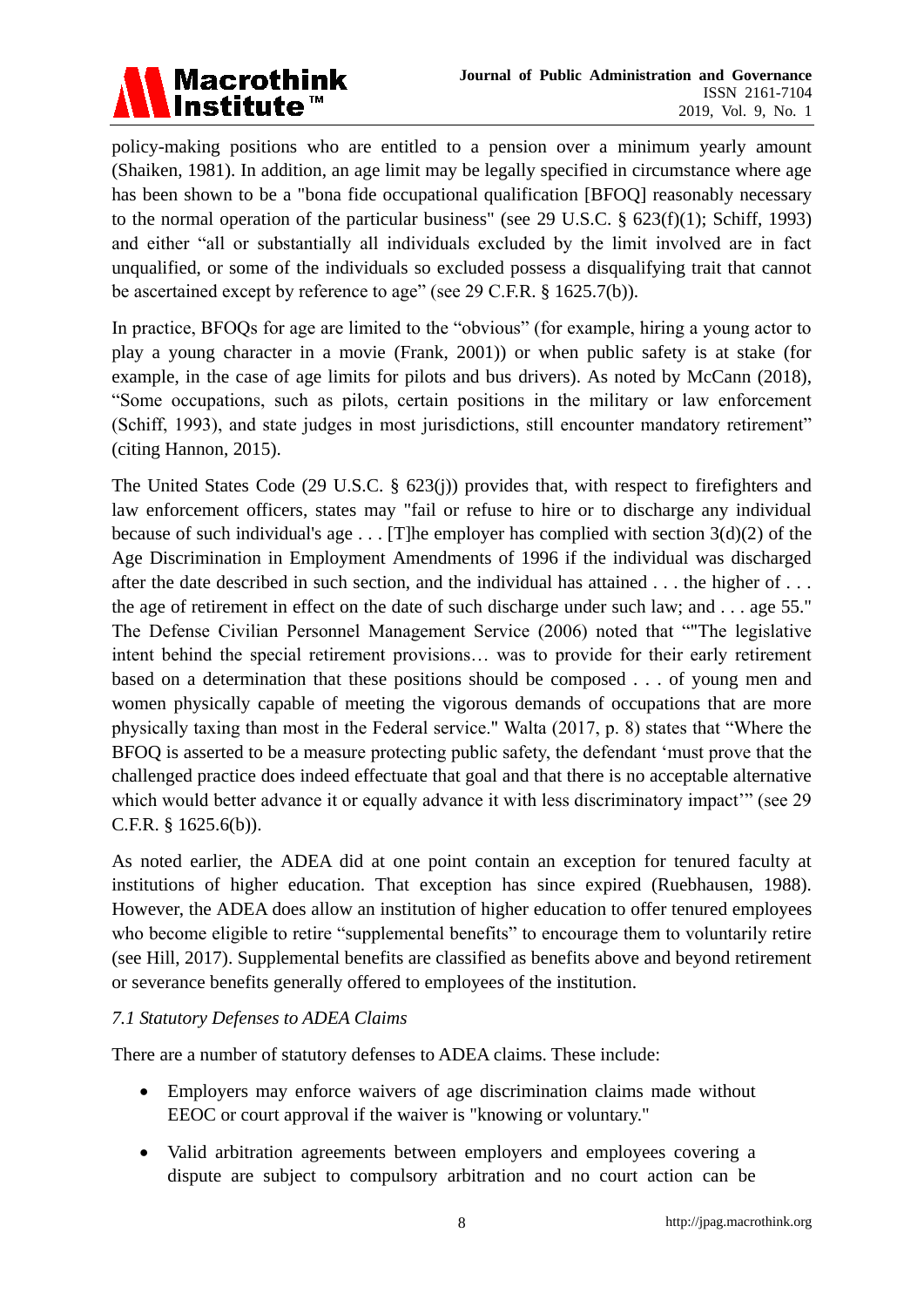

brought until the arbitration process has been utilized (Rios, 1999; Ahern, 2017).

- Employers can [discharge](https://en.wikipedia.org/wiki/Termination_of_employment) or [discipline](https://en.wikipedia.org/wiki/Discipline) an employee for "good cause" (e.g., Befort, 2017) regardless of the employee's age.
- Employers can take an action based on "reasonable factors other than age (RFOA)." Walta (2017, p. 7) notes that a RFOA is a "non-age factor that is objectively reasonable when viewed from the position of a prudent employer mindful of its responsibilities under the ADEA under like circumstances" (citing 29 C.F.R. § 1625.7(e)(1)). Whether a determination will qualify as a RFOA is determined on a "case-by-case basis," and the relevant considerations include:
	- (i) the extent to which it is related to a stated business purpose;
	- (ii) the extent to which it was accurately defined and fairly applied;
	- (iii) the extent to which it limited the discretion to assess or select employees for adverse action based on subjective criteria or negative age-based stereotypes;
	- (iv) the extent to which the adverse impact on older workers was assessed; and
	- (v) the degree of the harm to individuals within the protected age group, in terms of both the extent of injury and the numbers of persons adversely affected, and the extent to which reasonable steps were taken to reduce the harm (29 C.F.R. § 1625.7(e)(2)).
- Bona fide occupational qualifications, valid seniority systems, or the operation of non-discriminatory employee benefit or early retirement plans.
- Voluntary early retirement incentives.

#### **8. Waiver Provisions**

A controversial area under the ADEA involves waivers. An employee may waive his rights under the ADEA if such waiver was both "knowing and voluntary" (Padilla, 2018). The statute sets forth detailed requirements for establishing these two elements.

According to Section  $626(f)(1)$  of the Act, a waiver is knowing and voluntary if:

(A) the waiver is part of an agreement between the individual and the employer that is written in a manner calculated to be understood by such individual, or by the average individual eligible to participate;

(B) the waiver specifically refers to rights or claims arising under this chapter;

(C) the individual does not waive rights of claims that may arise after the date the waiver is executed;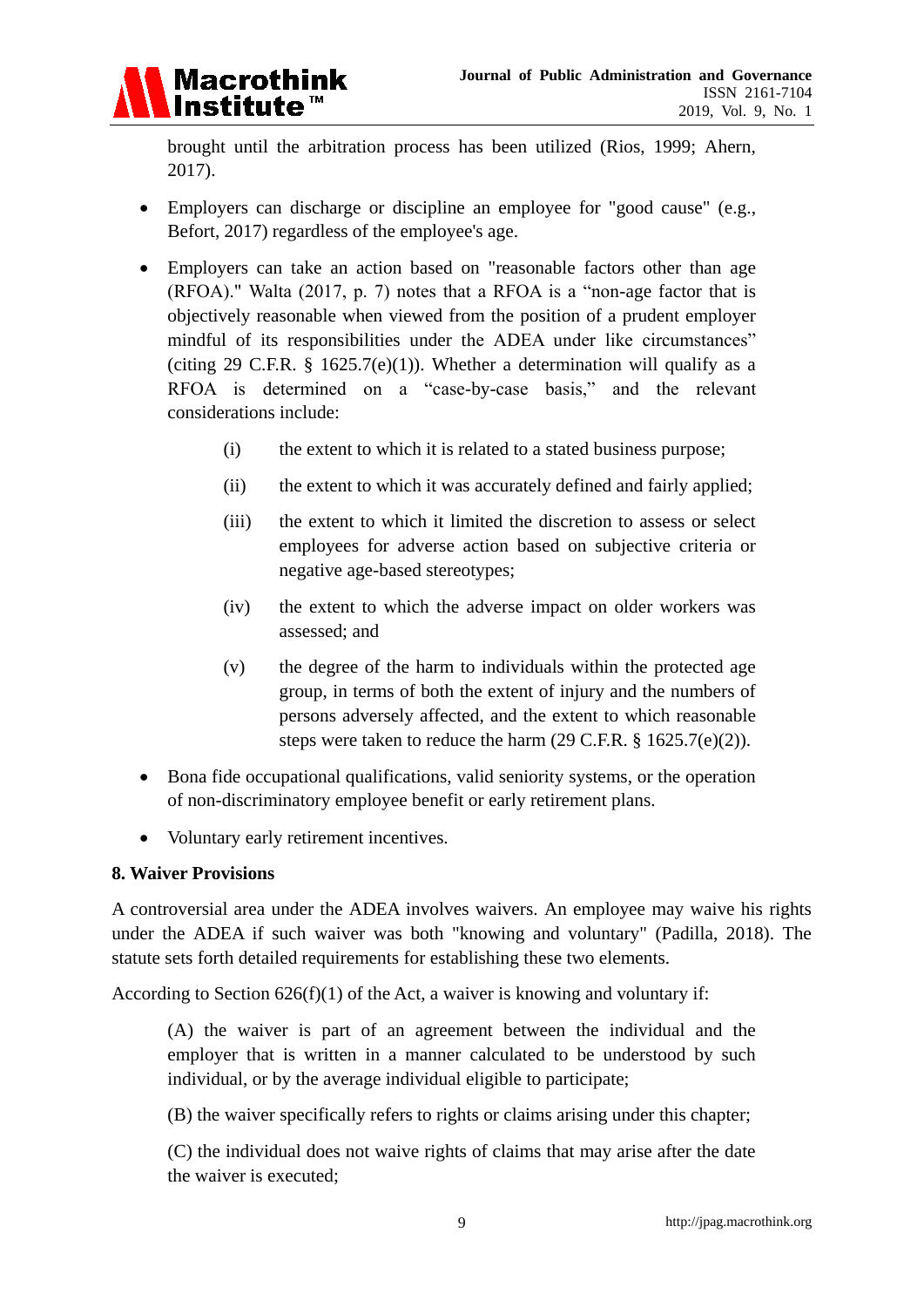

(D) the individual waives rights or claims only in exchange for consideration in addition to anything of value to which the individual already is entitled;

(E) the individual is advised in writing to consult with an attorney prior to executing the agreement;  $(F)(i)$  the individual is given a period of at least 21 days within which to consider the agreement; or

(ii) if a waiver is requested in connection with an exit incentive or other employment termination program offered to a group or class of employees, the individual is given a period of at least 45 days within which to consider the agreement;

(G) the agreement provides that for a period of at least 7 days following the execution of such agreement, the individual may revoke the agreement, and the agreement shall not become effective or enforceable until the revocation period has ended.

The party asserting the validity of the waiver has the burden of proving that the waiver was knowing and voluntary. The [United States Supreme Court,](https://en.wikipedia.org/wiki/Supreme_Court_of_the_United_States) in *[Meacham v. Knolls Atomic](https://en.wikipedia.org/wiki/List_of_United_States_Supreme_Court_cases,_volume_554)  [Power Lab](https://en.wikipedia.org/wiki/List_of_United_States_Supreme_Court_cases,_volume_554)* (2008), held that the employer, not the employee, bears the burden of proving that a layoff or other action that disadvantages or harms older workers more than other employees was based not on age but on some other "reasonable factor."

Interestingly, a waiver cannot be used to interfere with an employee's right to file an age discrimination charge or participate in an EEOC investigation or proceeding.

In *Oubre v. Entergy Operations, Inc.* (1998), an employee received severance pay in return for waiving any claims against the employer, but the waiver did not fully comply with the ADEA's waiver requirements. The United States Supreme Court, reasoning that receipt and retention of severance benefits does not ratify a *statutorily invalid* waiver, held that the plaintiff did not have to return the money before bringing suit.

## **9. Procedures for Filing an ADEA Claim**

Walta  $(2017, p. 2)$  notes that "In order to bring a claim under the ADEA, an employee must file a timely charge with the EEOC's filing a claim under the ADEA differ between states who have adopted their own age discrimination laws. If a state has adopted its own age discrimination statute (Hunter, Shannon, & Amoroso, 2018, p. 71; Neumark, Burn, Button, & Chehras, 2017), the ADEA requires the claimant to file with the state Fair Employment Practices (FEP) office within 300 days. In states without a statute, the claimant must file with the EEOC within 180 days. At that point, the EEOC can either dismiss the claim, at which point the claimant may pursue a civil action against an employer in court, or the EEOC can seek to settle the case or mediate. If the settlement or mediation is unsuccessful, the EEOC can then sue, or if the EEOC chooses not to sue, the individual claimant may decide to initiate a suit. Because of the backlog of cases before the EEOC (Lahey, 2006), statistics indicate that "over 95 percent of employment discrimination cases are brought by private attorneys, not the EEOC" as a private action.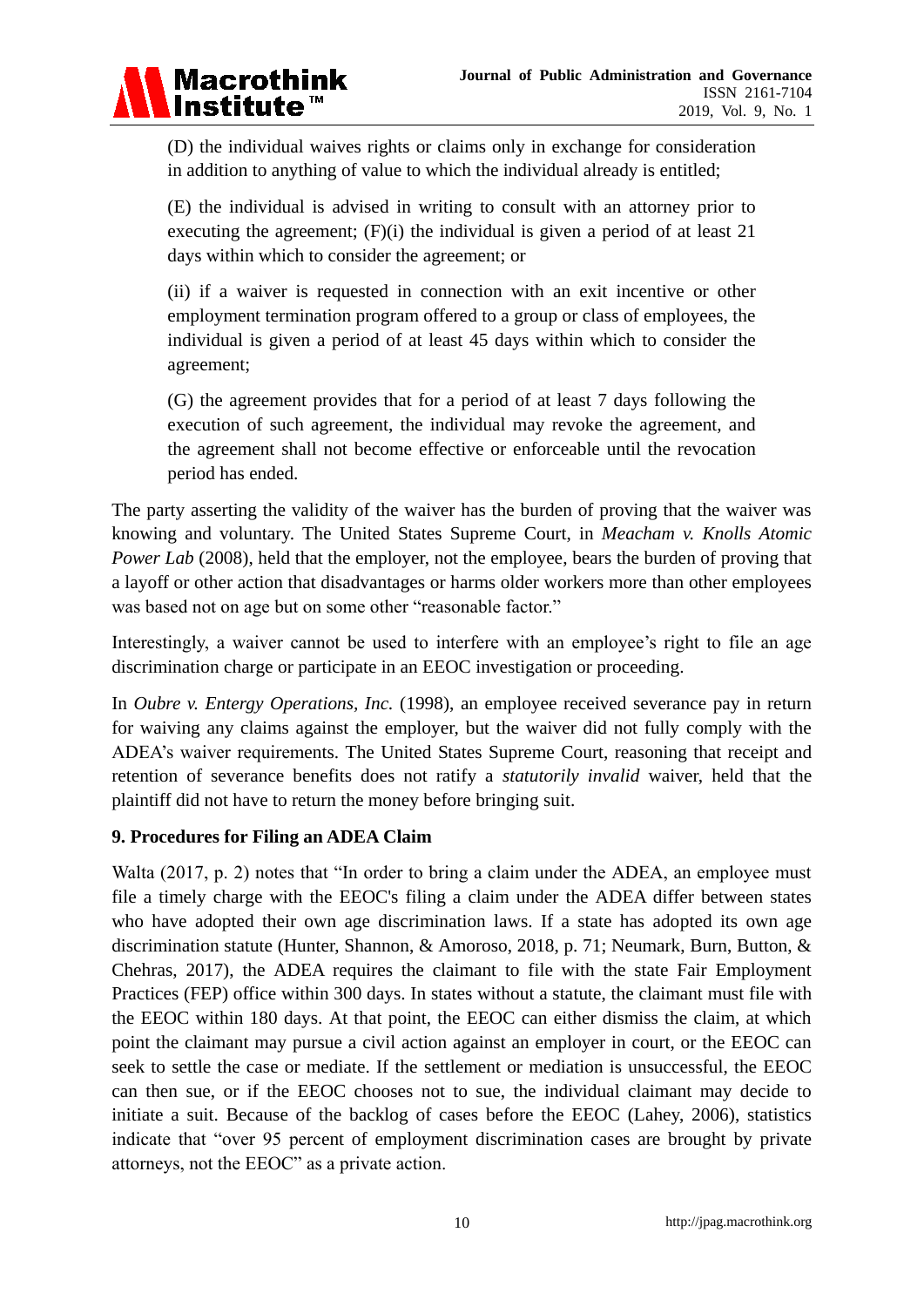

## **10. Retaliation**

The ADEA expressly prohibits *retaliation* against an employee who has filed an ADEA claim in the private sector—although there is some evidence that there may be a "backlash" against the "initial wave of plaintiff success" (Long, 2018). The United States Supreme Court addressed the issue of retaliation in *Gomez- Perez v. Potter* (2008), holding that the ADEA does indeed prohibit retaliation in the public sector (federal government employment) as well. The Supreme Court relied on precedents established in cases involving other antidiscrimination statutes and ruled that a prohibition against retaliation is encompassed within the general prohibition against age discrimination and that it extended into the public sector.

In order to state a claim for retaliation under the a plaintiff must allege that "(1) he engaged in statutorily protected activity; (2) that he suffered a materially adverse action by his employer; and (3) a causal link connects the two" (*Jones v. Bernanke*, 2009) and in *Tomasello v. Rubin*  $(1999)$ , the court noted that "[T]he test for determining retaliation under the ADEA and Title VII is identical."

Because the ADEA statute covers individuals who are age forty or older, younger employees are not protected from age discrimination under the Act. As a result, employers may engage in what has been termed as "reverse discrimination"—by enacting employment practices that *favor employees over the age of forty—without violating the statute. As stated by the Court,* although the ADEA "forbids discriminatory preference for the young over the old," it does not prohibit favoring the old over the young, even when the younger and older employees are within the protected class, i.e., age forty or older (see *General Dynamics Land Systems, Inc. v. Cline*, 2004). In contrast, the Court has separately held that the ADEA does prohibit discrimination against older employees in favor of younger employees who are older than forty years old.

## **11. Remedies**

The EEOC (2018) provides guidance on the scope and nature of potential liability under the ADEA: "The harasser can be the victim's supervisor, a supervisor in another area, a co-worker, or someone who is not an employee of the employer, such as a client or customer" (see Coletta. 2018, p. 451). Because the ADEA "prevents employers from predicating employment decisions on arbitrary age limits regardless of an employee's ability to perform a given job," in order to achieve this goal, the ADEA "authorizes courts to grant relief to eradicate such discrimination and to return the victims to the positions they would have occupied had the discrimination not occurred. To that end, a court may grant 'such legal and equitable relief as may be appropriate to effectuate the purposes of [the Act]' " (Marion, 1986, p. 302, quoting 29 U.S.C. § 626(b) (1982)).

The remedies available under the ADEA are patterned on the Fair Labor Standards Act (1938), and may include the award of an injunction, a requirement that an employee be hired by an employer (compelled employment), reinstatement of an employee, front pay (money awarded for lost compensation during the period between judgment and reinstatement, or if reinstatement is not feasible, instead of reinstatement (Mantell, 2016)), promotion, and an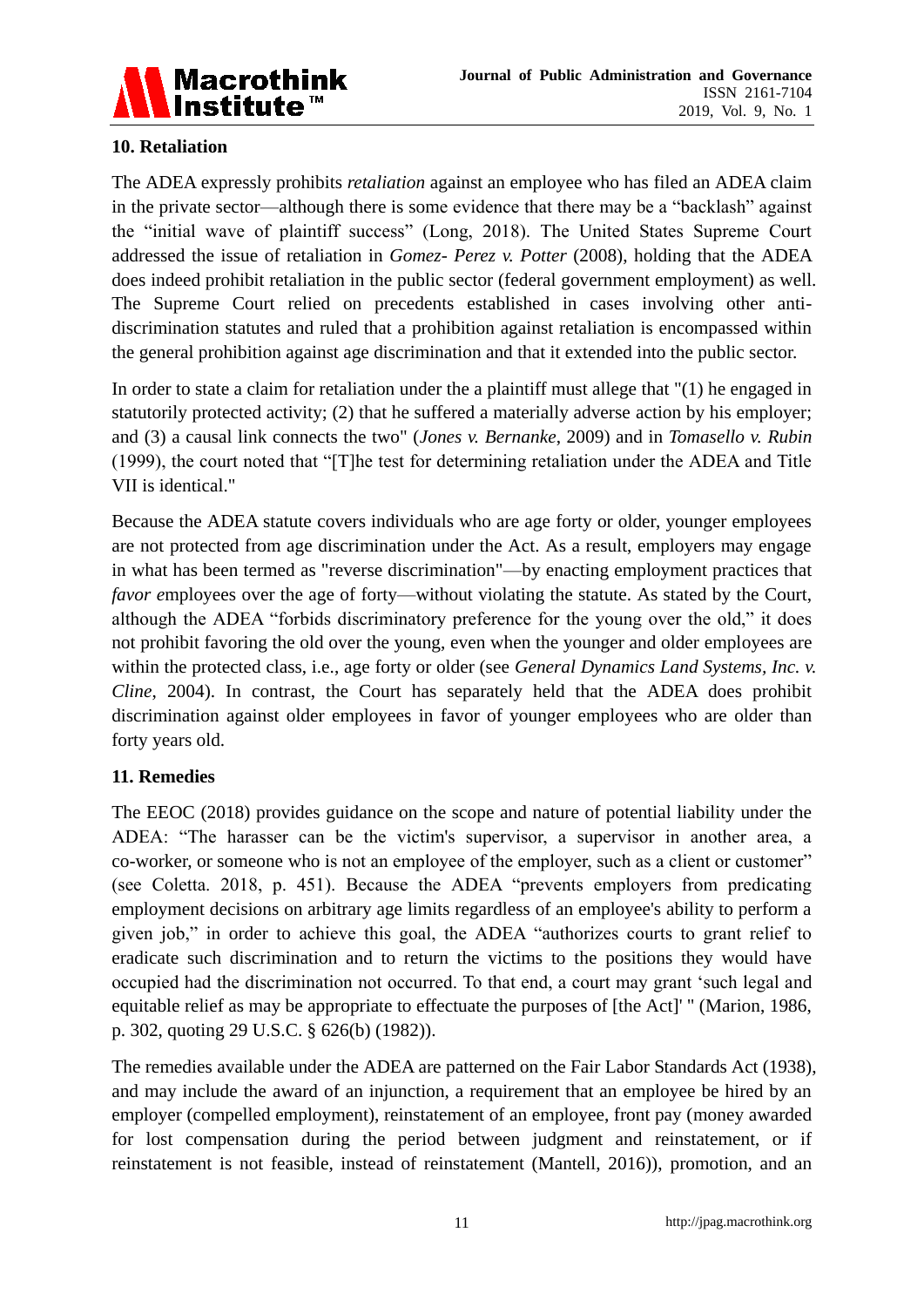

award of back pay (generally, Marion, 1986). In addition, a willful or intentional violation of the act gives rise to what are termed as liquidated damages, which are generally computed by doubling the amount awarded to the plaintiff.

In *Trans World Air Lines v. Thurston* (1985), the United States Supreme Court held that "a violation of the Act [is] ‗willful' if the employer knew or showed reckless disregard for the matter of whether its conduct was prohibited by the ADEA." Upon proof of a claim of age discrimination, a plaintiff is also entitled to reasonable attorney's fees and costs. In addition, anyone who interferes with the EEOC's performance of its duties under the ADEA is subject to criminal penalties amounting to a fine or up to one year of prison, or both.

Courts have struggled with defining the extent of liability in ADEA actions. It is generally accepted that liability for a violation of the ADEA rests with the employer. For example, in *Shager v. Upjohn Co.* (1990), the Seventh Circuit Court of Appeals reversed a lower court's grant of a summary judgment motion in favor of the employer, finding that an intentional act of an employee performed within the scope of his authority is "an act of the employer" and is properly imputed to the employer under the application of the doctrine of *respondeat superior*. In addition, the Seventh Circuit implied that in addition to the employer, an individual supervisor could also be held personally liable under the ADEA (see Greer, 1994). The Court stated that "[t]he statutory language ... could mean ... that [the supervisor] is liable along with [the employer], or even possibly instead of [the employer]." This decision, however, if met with general acceptance, could open up a new area of potential liability (and research) in the area of age discrimination.

## **12. Commentary: Questions Answered or Unresolved?**

According to Bastedo, Altbach, and Gumport (2016), "There are more than 1.5 million full-and part-time faculty members in America's 4,700 institutions of post secondary education." Hill (2017) adds: "Professors at all rank levels, though, seem to be working harder and logging in more hours each week as their teaching loads and service responsibilities have not declined." Yet, comments referenced in the opening scenario are unfortunately common place. Whether or not the comments made by a participant in a meeting, called by the dean, would amount to age discrimination would involve a careful examination of the viewpoint expressed by Justice O'Connor in crafting the "stray remarks" doctrine." Since the comments were made by "non-decision making coworker," and not by a decision-making supervisor, they would probably not rise to the level of age discrimination and would be insufficient evidence of an employer's discriminatory attitude. As Justice O'Connor stated, "Without additional evidence of discrimination," a gender discrimination claim can be and should be dismissed by the court before trial. However, now being informed of the potential discriminatory impact of the comments, and that they were not taken as a "joke," the dean would be well within her authority to issue at least a "gentle reminder" to the speaker and others that such comments are out of bounds and will not be tolerated in any future meetings or faculty conversations. Failing to do so might provide that type of "additional evidence" necessary to prosecute a claim for age discrimination.

With reference to Coach Molts, it could be argued that the Coach is Morehead's direct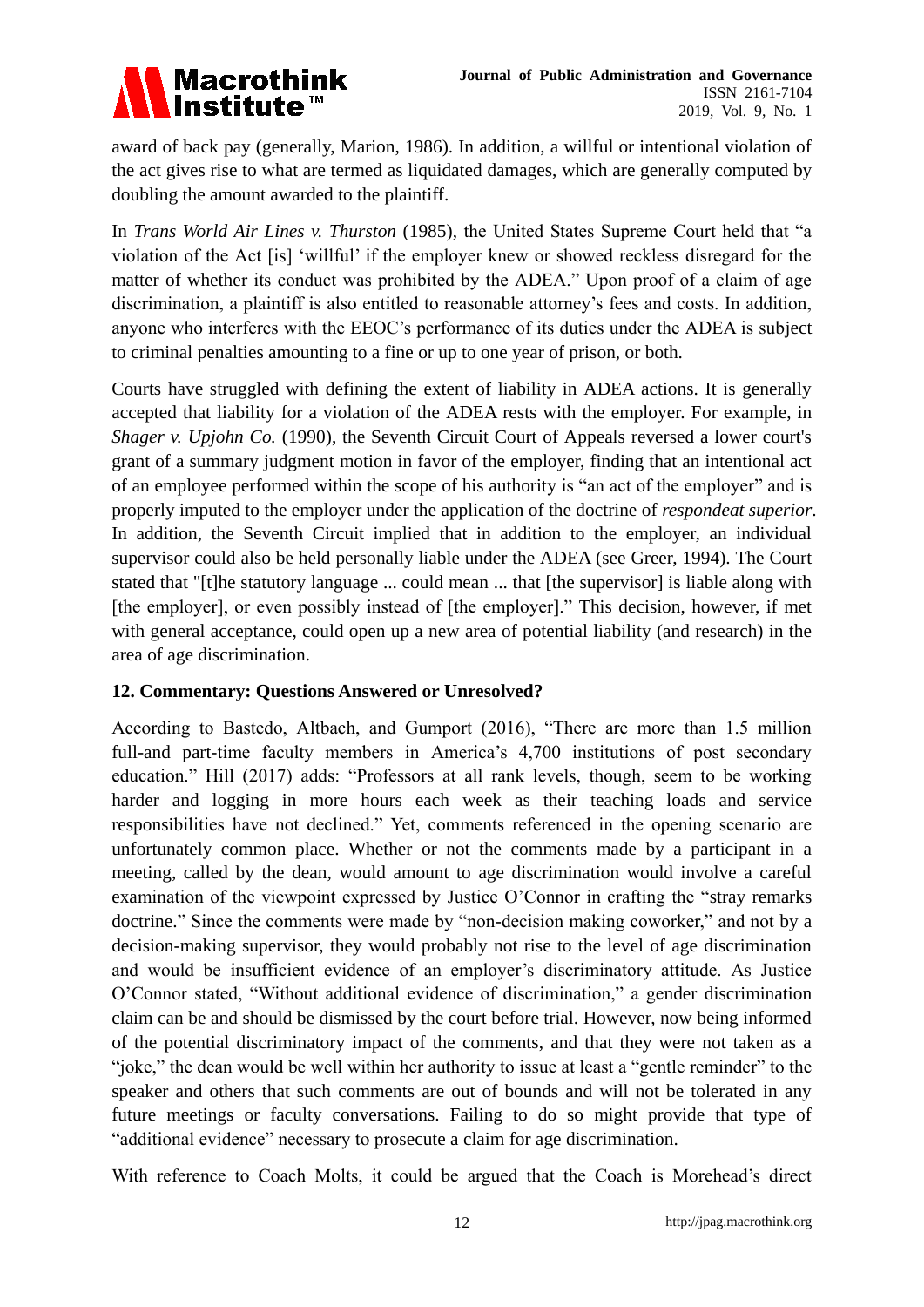

supervisor and "decision maker" as to his future status as a coach. However, the fact that Coach Morehead waited until a year after the alleged words had been uttered will almost certainly doom his claim of age discrimination under the ADEA but not necessarily under a state statute that deals with discrimination based on age.

In either event, since the offending individual is an employee of St. Stephen's, the University might have to respond in damages for the offending comments under the theory of respondeat superior. Whether any of the individuals (coach, dean, faculty member) would bear personal liability in addition to the University is still an open—yet very interesting—question that merits further research and discussion.

#### **References**

Ahern, S. (2017). Waiving goodbye to your rights: Retaliation and invalidity in the context of waivers under Title VII, the ADA, and the ADEA. *Boston University Law Review, 97*, 659-680.

Bastedo, M. N., Altbach, P. G., & Gumport, P. J. (Eds). (2016). *American higher education in the twenty-first century. Social, political, and economic challenges* (4<sup>th</sup> ed.). Baltimore, Md.: Johns Hopkins University Press.

Befort, S. F. (2017). Employee handbooks and policy statements: From gratuities to contracts and back. *Employee Rights and Employment Policy Journal, 30*, 307-324.

Brooke, L., & Taylor, P. (2005). Older workers and employment: Managing age relations. *Ageing & Society, 25*(3), 415-429.

Butler, R. N. (1969). Another form of bigotry. *Gerontologist, 9*, 243-246.

Coletta, K. N. (2018). Sexual harassment on social media: Why traditional company sexual harassment policies are not enough and how to fix it. *Seton Hall Law Review, 48*, 449-473.

Defense Civilian Personnel Management Service. (2006). Special retirement provisions for law enforcement officers, firefighters and air traffic controllers: A guide for human resource specialists. Available: https:www.dodfire.com/Retiremant/cpms\_retire\_guidance.pdf (May 2006).

Del Po. M. C. (2000). Too old to die young, too young to die now: Are early retirement incentives in higher education necessary, legal, and ethical? *Seton Hall Law Review, 30*, 827-845.

Doron, I. et al. (2018). Ageism and anti-ageism in the legal system: A review of key themes. In Ayalon, L. & C. Tesch-Romer (Eds.). *Contemporary perspectives on ageism* (303-319). New York, N.Y.: Springer International.

Earle, B., & Del Po-Kulow.  $(2015)$ . The 'deeply toxic'' damage caused by the abolition of mandatory retirement and its collision with tenure in higher education: A proposal for statutory repair. *Southern California Interdisciplinary Law Journal, 24,* 369-418.

EEOC (Equal Employment Opportunity Commission. (2018). Sexual harassment. Available: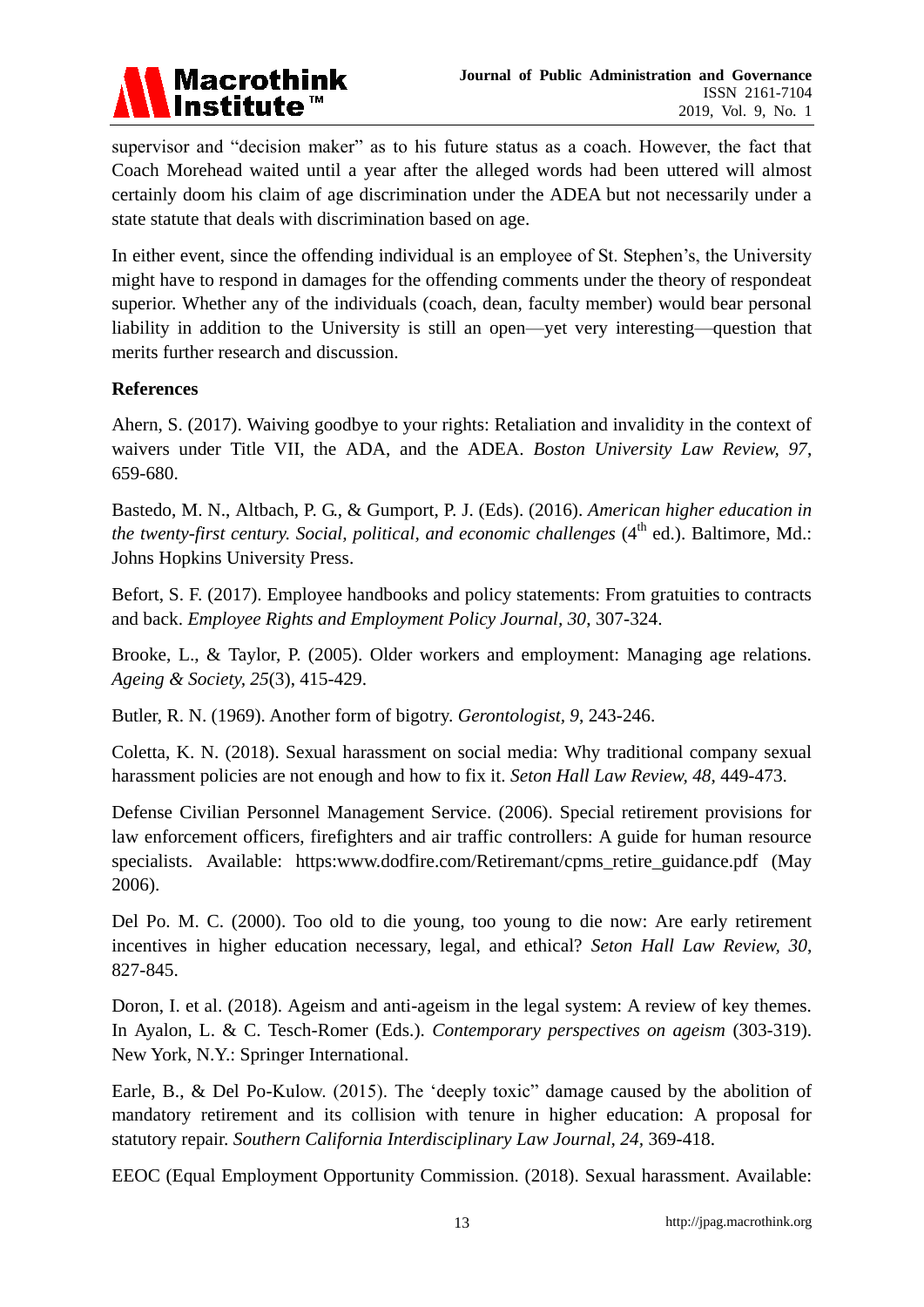

[https://www1.eeoc.gov/laws/types/sexual\\_harassment.cfm?renderforprint=1\(](https://www1.eeoc.gov/laws/types/sexual_harassment.cfm?renderforprint=1)Accessed December 23, 2018).

Feder, J. (2010). The age discrimination in employment act (ADEA): A legal overview. *Congressional Research Service*. Available: <http://congressionalresearch.com/97-479/document.php> (June 23, 2010).

Frank, M. J. (2001). Justifiable discrimination in the news and entertainment industries: Does Title VII need a race or color BFOQ? *University of San Francisco Law Review, 35*, 473-525.

Gaille, B. (2017). 27 surprising age discrimination in the workplace statistics. Available: <https://brandongaille.com/25-surprising-age-discrimination-in-the-workplace> (May 23, 2017).

Gitt, C. E. (1981). The 1978 amendments to the age discrimination in employment act- A legal overview. *Marquette Law Review, 64*, 607-656.

Glenn, J. J., & Little, K. E. (2004). A study of the age discrimination in employment act of 1967. **GP** Solo. Available: [https://www.americanbar.org/publications/gp\\_solo/2014/november\\_december/a\\_study\\_the\\_a](https://www.americanbar.org/publications/gp_solo/2014/november_december/a_study_the_age_discrimination_employment_act_1967.html) [ge\\_discrimination\\_employment\\_act\\_1967.html](https://www.americanbar.org/publications/gp_solo/2014/november_december/a_study_the_age_discrimination_employment_act_1967.html) (Accessed January 10, 2019).

Gordon, P. A. (2017). Age diversity in the workplace. In de Aquino, C.T.E. & R.W. Robertson (Eds.). *Diversity and inclusion in the global workplace* (pp. 31-47). New York, M.Y.: Palgrave Macmillan.

Greer, C. (1994). "Who, me?" A supervisor's individual liability for discrimination in the workplace. *Fordham Law Review, 62*(6), 1835-1850.

Griffin, B., Bayl-Smith, P., & Barbour, J. P. (2017). Age discrimination and older workers. In Nelson, T. D. (Ed.), *Ageism, stereotyping and prejudice against older persons* (Chapter 8). Boston, Mass.: MIT Press.

Guerin, L. (2011). *Employment law: The essential HR desk reference* (1<sup>st</sup> ed.). Berkeley, Cal.: NOLO.

Hannon, K. (2015). Is it time to abolish mandatory retirement? *Forbes.* Available: <https://www.forbes.com/.../is-it-time-to-abolish-mandatory-retirement> (August 2, 2015).

Hill, R. (2017). Faculty buyout packages: an emerging higher ed trend? *The Evolllution.* Available:

[https://evolllution.com/managing-institution/operations\\_efficiency/faculty-buyout-packages-a](https://evolllution.com/managing-institution/operations_efficiency/faculty-buyout-packages-an-emerging-higher-ed-trend-part-1/) [n-emerging-higher-ed-trend-part-1](https://evolllution.com/managing-institution/operations_efficiency/faculty-buyout-packages-an-emerging-higher-ed-trend-part-1/) (February 8, 2017).

Hunter, R. J., Shannon, J. H., & Amoroso, H. J. (2018). A fresh look at an old problem- Age discrimination in employment: Is there a demographic and political trap? *Journal of Public Administration and Governance, 8*(1), 68-85.

Kaminshine, S. J. (1990). The cost of older workers, disparate impact and age discrimination in employment. *Florida Law Review, 42*, 229-322.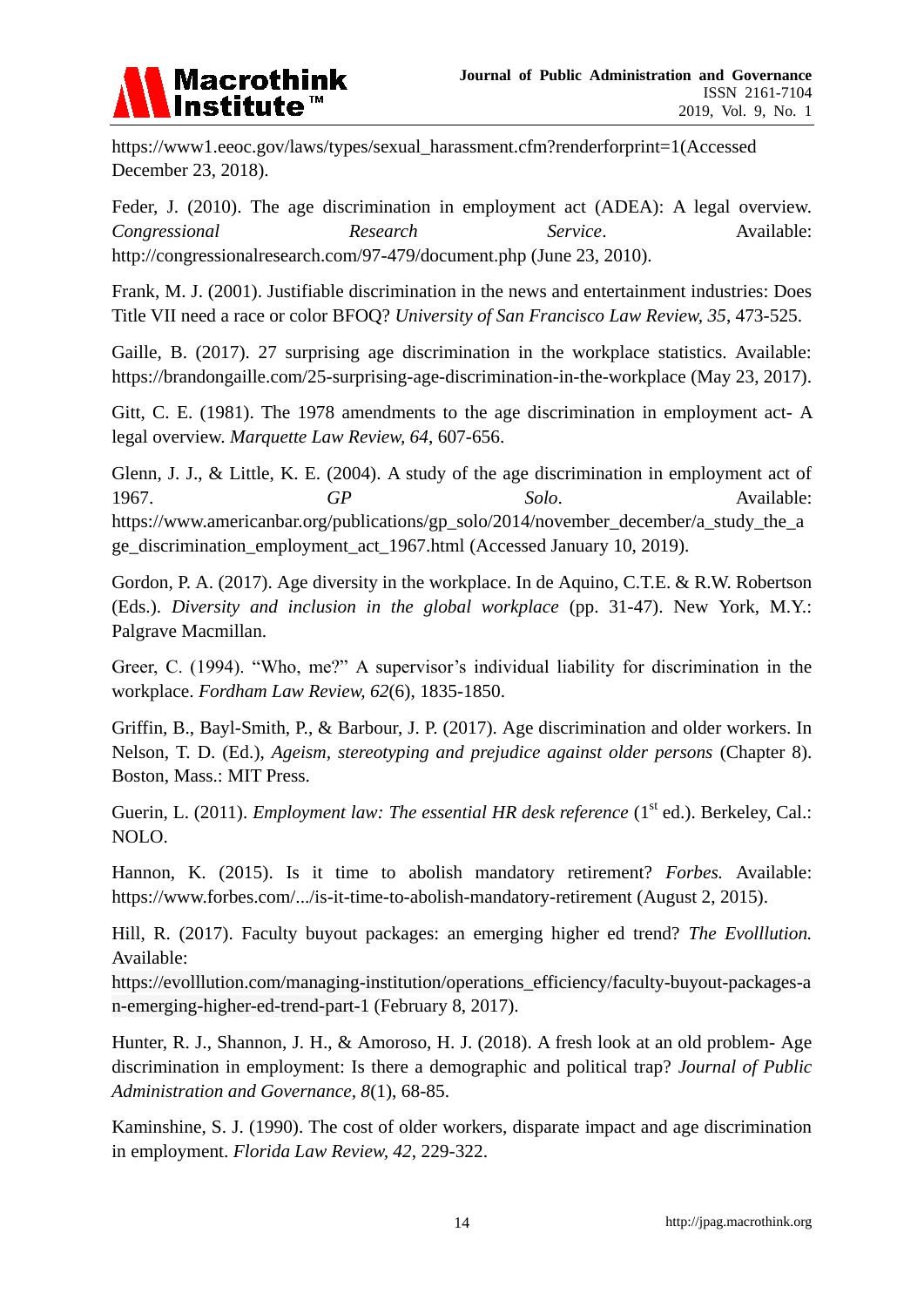

Lahey, J. N. (2006). How do age discrimination laws affect older workers? *Center for*  Retirement Research (Boston College). Available: <http://crr.bc.edu/briefs/how-do-age-discrimination-laws-affect-older-workers/> (October 2006).

Long, A. B. (2018). Retaliation backlash. *Washington Law Review, 93*, 715-766.

Mantell, R. S. (2016). Front pay in employment cases: Calculating future losses. Available: <https://theemploymentlawyers.com/.../2016/11/front-pay-damages.pdf> (November 2016).

Marion, J. H. (1986). Legal and equitable remedies under the age discrimination in employment act. *Maryland Law Review, 45*, 298-351.

McCann, L. (2018). The Age Discrimination in Employment Act at 50: When will it become a "real" civil rights statute? *American Bar Association Journal of Labor and Employment Law*, 89-104.

Neumark, D., Burn, I., Button, P., & Chehras, N. (2017). Do state laws protecting older workers from discrimination reduce age discrimination in hiring? Evidence from a field experiment. NBER Working Paper No. 25369. Available: <http://www.mrrc.isr.umich.edu/publications/papers/pdf/wp349.pdf> (March 2017)

Padilla, S. (2018). For clarity's sake: redefining the knowing and voluntary standard in severance agreements. *Fordham Urban Law Journal, 45*, 839-874.

Papke, D. R. (2018). Ageism: A powerful nemesis for effective workplace discrimination law. Marquette Law School Legal Studies Paper No. 18-25. Available at SSRN: [https://ssrn.com/abstract=3277566;](https://ssrn.com/abstract=3277566) [http://dx.doi.org/10.2139/ssrn.3277566 \(](https://dx.doi.org/10.2139/ssrn.3277566)November 2018).

Peeler, R., & Haffner, E. (2015). Selected developments in retaliation law. *American Bar Association* **Example 1** [Online]. Available: Available: [https://www.Americanbar.org/contact/dam/aba/events/labor-law/2015/november](https://www.americanbar.org/contact/dam/aba/events/labor-law/2015/november) (November 2015).

Perron, R., & McCann, L. (2018). 50 years after ADEA: Perspectives of age discrimination in the workplace. *Innovation in Aging, 2*(Supp. 1), 319. Available: <https://www.ncbi/nim.nih.gov/pmc/articles/PMC6227331/> (November 2018).

Peterman, D. E. (2018). Socioeconomic status discrimination. *Virginia Law Review. 104*, 1285-1357.

Reavis, H. D., & Park, A. R. (2018). Boomers after the bust. In Rizzo, M., S. Anderson, & B. Fritzsch (Eds.). *Ageism and employment discrimination trends after the great recession* (pp. 742-749). Hoboken, N.J.: John Wiley & Sons.

Rios, F. D. (1999). Mandatory arbitration agreements: Do they protect employers from adjudicating Title VII claims? *St. Mary's Law Journal, 31*, 199-254.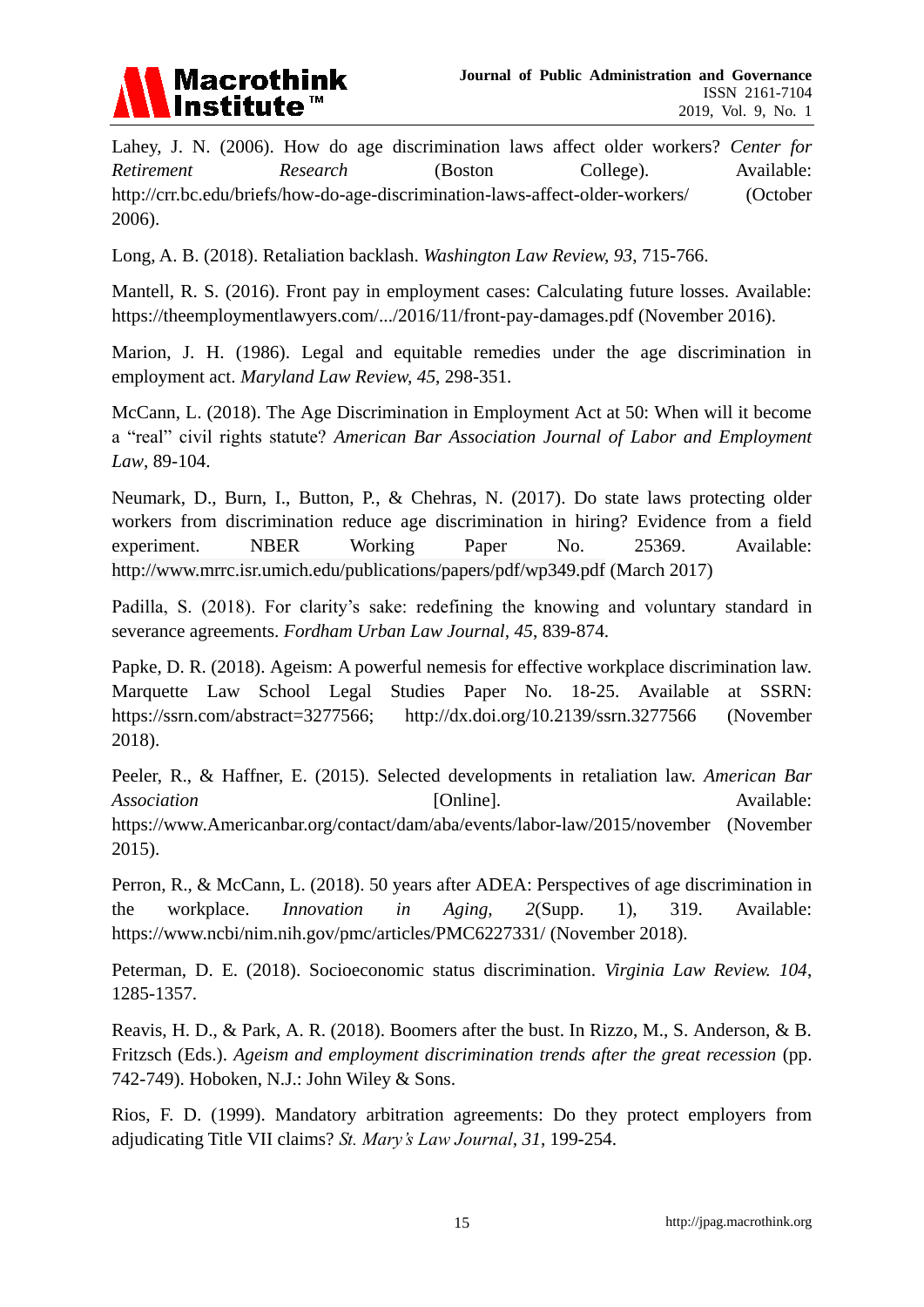

Rocketswag.com. (2018). Types of age discrimination. Available: [http://www.rocketswag.com/retirement/elderly-law/age-discrimination/Types-Of-Age-Discri](http://www.rocketswag.com/retirement/elderly-law/age-discrimination/Types-Of-Age-Discrimination.htm) [mination.htm](http://www.rocketswag.com/retirement/elderly-law/age-discrimination/Types-Of-Age-Discrimination.htm) (Accessed December 22, 2018).

Ruebhausen, O. M. (1988). The age discrimination in employment act amendments of 1986: Implications for tenure and retirement. *The Journal of College and University Law, 14*, 561-574.

Schiff, M. (1993). The Age Discrimination in Employment Act: Whither the bona fide occupational qualification and law enforcement exemptions? *St. John's Law Review, 67*(1), 13-54.

Shaiken, M. A. (1981-1982). Will you still need me… when I'm sixty-four: Forced retirement for executives under the ADEA. *University of Baltimore Law Review, 11,* 256-271.

Sierra-Ayala, I. et al. (2017). Ageism: Discrimination that must disappear. *Journal of Geriatrics and Palliative Care, 6*(1), 1-3.

Stallard, J. M., Decker, I. M., & Sellers, J. B. (2002). Health care for the elderly: A social obligation. *Nursing Forum, 37,* 5-15.

Terrell, K. (2018). Age bias complaints rise among women and minorities. *AARP.* Available: [https://www.aarp.org/work/working-at-50-plus/info-2018/age-discrimination-increases-wome](https://www.aarp.org/work/working-at-50-plus/info-2018/age-discrimination-increases-women-minorities.html) [n-minorities.html](https://www.aarp.org/work/working-at-50-plus/info-2018/age-discrimination-increases-women-minorities.html) (June 28, 2018).

Voss, P., Bodner, E., & Rothermund, K. (2018). Ageism: The relationship between age stereotypes and age discrimination. In Ayalon, L. & C. Tesch-Romer (Eds.). *Contemporary perspectives on ageism* (pp. 11-31). New York, N.Y.: Springer International.

Walta, J. (2017). Panel: Age discrimination issues in higher education. Journal of Collective Bargaining in the Academy, National Center for the Study of Collective Bargaining in Higher Education, Proceedings of the  $44<sup>th</sup>$  National Conference, Article 46: 1-16. Available: <http://www.thekeep.eiu.edu/cgi/viewcontent.cgi?article=1698&context=jcba> (March 28, 2017).

Weston, K. (2018). Annual survey of federal en banc and other significant cases: Public entities become a model against age discrimination: Expanding the definition of "employer" in Guido v. Mount Lemmon Fore District. *Boston College Law Review Electronic Supplement, 59*, 279-296.

Woodruff, B. B. (1997). Unprotected until forty: The limited scope of the Age Discrimination in Employment Act of 1967. *Indiana Law Journal, 73*(4), 1295-1312.

Zelman, J. G., & Douglas, J. G. (2018). United States: Supreme Court rules ADEA applies to all public employees regardless of size and leaves the door open to personal liability. *Mondaq*. Available[:http://www.mondaq.com/unitedstates/x/755820/employment+litigation+tribunals/S](http://www.mondaq.com/unitedstates/x/755820/employment+litigation+tribunals/Supreme+Court+Rules+ADEA+Applies+To+All+Public+Employers+Regardless+Of+Size+And+Leaves+The+Door+Open+To+Personal+Liability) [upreme+Court+Rules+ADEA+Applies+To+All+Public+Employers+Regardless+Of+Size+A](http://www.mondaq.com/unitedstates/x/755820/employment+litigation+tribunals/Supreme+Court+Rules+ADEA+Applies+To+All+Public+Employers+Regardless+Of+Size+And+Leaves+The+Door+Open+To+Personal+Liability) [nd+Leaves+The+Door+Open+To+Personal+Liability](http://www.mondaq.com/unitedstates/x/755820/employment+litigation+tribunals/Supreme+Court+Rules+ADEA+Applies+To+All+Public+Employers+Regardless+Of+Size+And+Leaves+The+Door+Open+To+Personal+Liability) ((November 19, 2018).